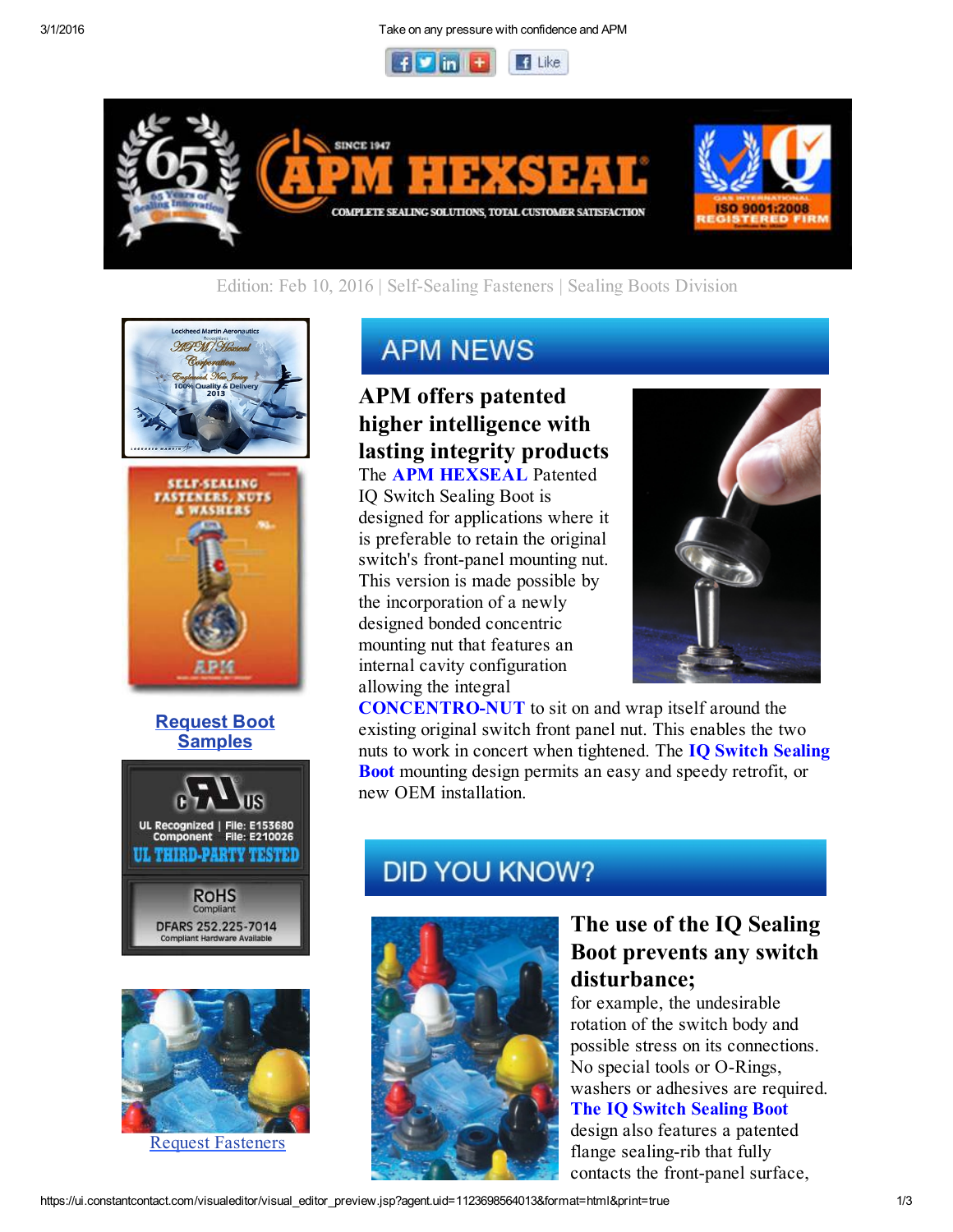

Watch All Videos





### Download Literature





Toll Free: 800-498-9034

Email: info@apmhexseal.com

#### 3/1/2016 Take on any pressure with confidence and APM

creating a vacuum-seal that protects the mounting hole from gas or liquid seepage contamination. In addition to standard black or gray, any color can be specified to match any panel or to define a control function.

# **ASK APM**

## The Electronics Division of APM Hexseal can answer your custom questions.

APM Hexseal develops and manufactures environmental protection sealing components for controls that are mounted on switches, potentiometers, encoders, and circuit breakers. Using advanced elastomer molding



technology, a broad range of sealing boots are produced to match most control manufactures standard part numbers. Most are IP66/68 ingress protection rated and UL Recognized as meeting applicable Canadian and USA enclosure protection standards.

Look for next week's newsletter to learn more about APM Hexseal's sealing solutions!

#### Download Catalogs

APM Hexseal Corporation newsletter@apmhexseal.com | http://www.apmhexseal.com